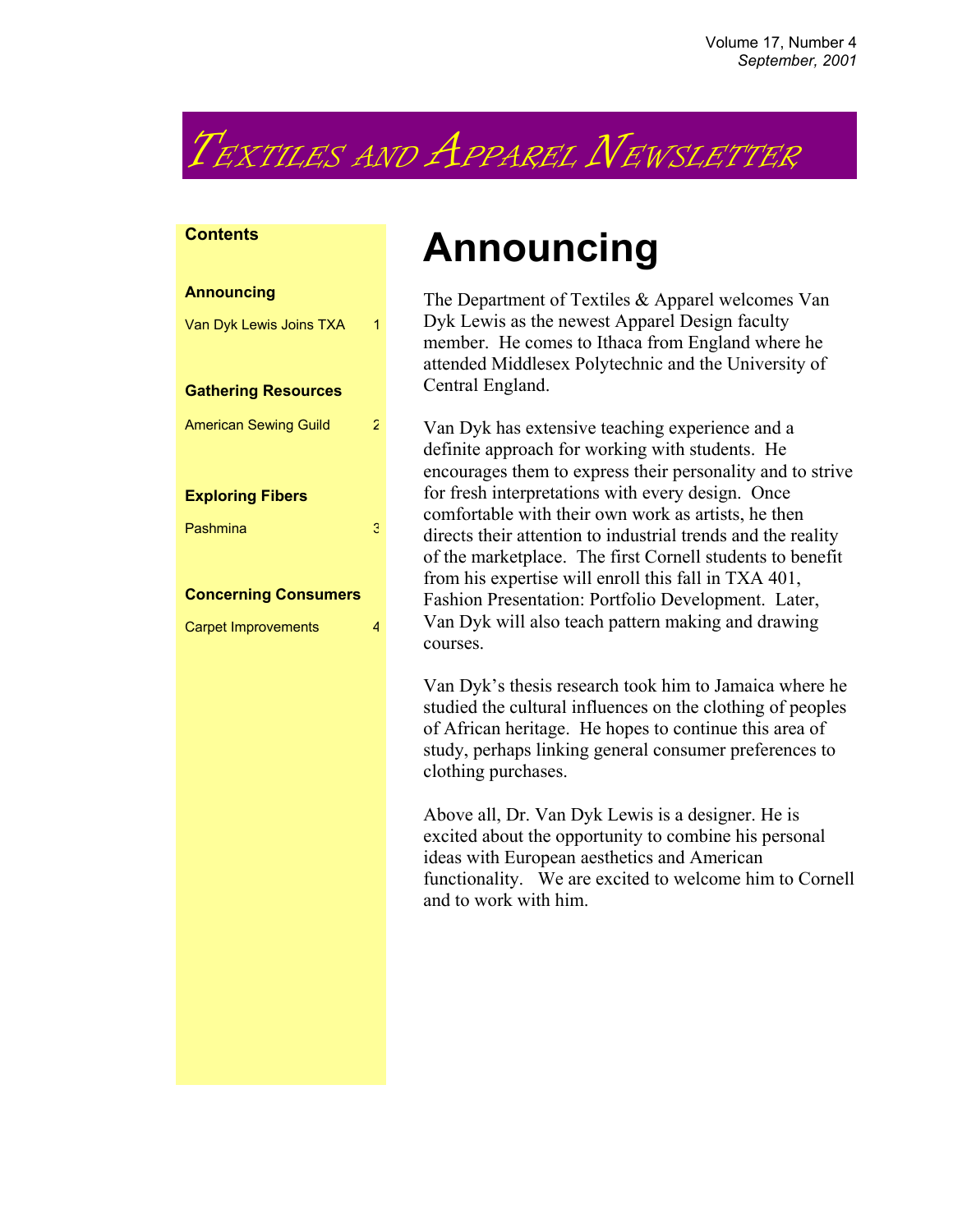## **GATHERING RESOURCES**

#### **American Sewing Guild**

The American Sewing Guild is a national non-profit organization dedicated to people who believe sewing is a rewarding and creative activity. Members enjoy discounts for sewing-related materials, a newsletter, regional and national meetings, and the special camaraderie of sharing with other sewers. The American Sewing Guild (ASG) recently declared its independence from the Home Sewing Association (formerly known as the American Home Sewing Association) and established a separate ASG headquarters in Houston, TX.

The American Sewing Guild's quarterly newsletter is called Notions. It contains practical articles about fibers, sewing techniques, book reviews, product previews, and industry news. For example, a recent issue included an article on the properties of linen, instructions for recycling neckties, and reviews of five books, including the CCE-produced *Simple Gifts*.

ASG also sponsors regional meetings and national conferences. Regional meetings focus on building and supporting local chapters. The 2001 national meeting was held in Birmingham, Alabama, and featured workshops, seminars, lectures, exhibits, fashion shows, and tours. The 2002 national meeting will take place in Philadelphia.

At this year's national meeting, ASG introduced the Certified Sewing Instructor (CSI) program. Applicants completed a one-day workshop to demonstrate competency in teaching beginning sewing courses. As certified instructors, some are recruited to conduct classes at Jo-Ann Stores, Hancock Fabrics, and Rag Shops. Others offer private sewing lessons or open their own sewing school. In any case, the CSI program provides credibility for those who want to earn an income from their sewing skills.

Membership dues are \$35 per year and should be sent to American Sewing Guild, 9660 Hillcroft, Suite 516, Houston, TX 77096 or Fax to: 713-729-3000. The form and other information can be obtained online at www.asg.org. Questions may be addressed to the ASG by tel: 713-729-3000 or by email: info@asg.org.

#### **American Sewing Guild in New York**

| -Chapters—                                                                                                                                                                                                                                                                                                                                                      |                                   |  |  |  |
|-----------------------------------------------------------------------------------------------------------------------------------------------------------------------------------------------------------------------------------------------------------------------------------------------------------------------------------------------------------------|-----------------------------------|--|--|--|
| <b>Albany Chapter ASG</b><br>Kathy Levy, 21 Tattersall Lane, Colonie, NY 12205,                                                                                                                                                                                                                                                                                 | $(518)$ 869-6206, klevsew@aol.com |  |  |  |
| <b>Buffalo Chapter ASG</b><br>Joan Reilly, 5389 Village Station, Williamsville, NY 14221-2887, Tel: (716) 689-3763                                                                                                                                                                                                                                              |                                   |  |  |  |
| NY/Nassau/QueensChapter ASG<br>Heather See, 84 Long Dr., Hempstead, NY 11550-4708, Tel: (516) 481-2365, Email: hsee@seefactor.com                                                                                                                                                                                                                               |                                   |  |  |  |
| <b>Rochester Chapter ASG</b><br>Linda Ims, 926 Little Pond Way, Webster, NY 14580-8920, Tel: (716) 671-1101, Email: landdims@aol.com                                                                                                                                                                                                                            |                                   |  |  |  |
| <b>Syracuse Chapter ASG</b><br>Susan Bray, 2408 Sourwood Dr., Phoenix, NY 13135-9519, Tel: (315) 695-4564, Email: suebray@twcny.rr.com                                                                                                                                                                                                                          |                                   |  |  |  |
| —Upcoming Event—                                                                                                                                                                                                                                                                                                                                                |                                   |  |  |  |
| Sandra Betzina: Ending Fit Frustrations and Behind the Scenes in Ready-to-Wear.<br>Date: Saturday, September 29, 2001, 9:00 am-4:00 pm<br>Location: Thruway Marriott Motel, Henrietta, NY.<br>Cost: Members: \$50*; non-members: \$60* (includes lunch), *deduct \$10 if payment received by 9/8/01<br>Contact: Linda Ims 716-671-1101 or Landdimse $@a$ ol.com |                                   |  |  |  |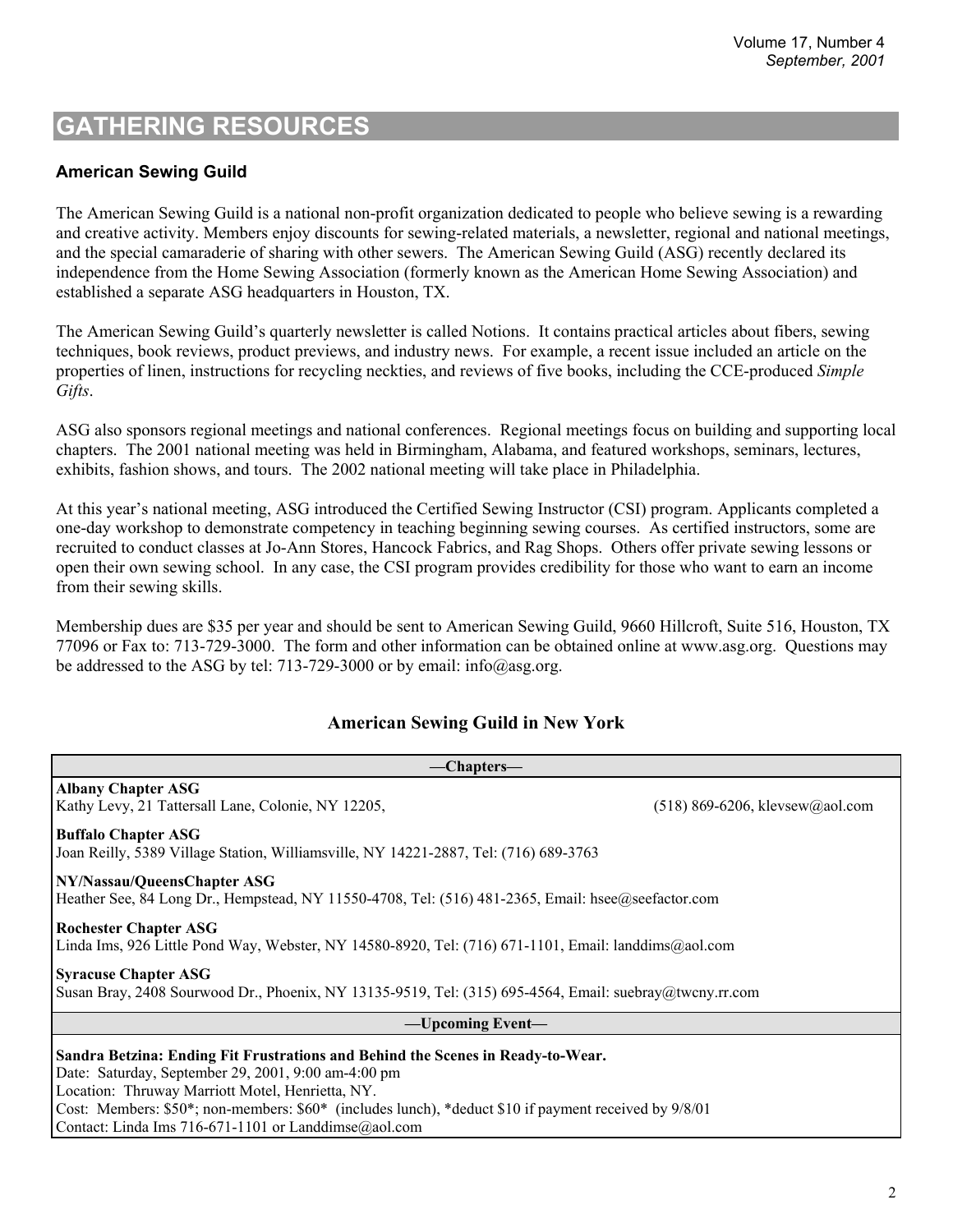## **EXPLORING FIBERS**

#### **Pashmina**

LAURA CUTTER\*

Pashmina is a popular new fashion fiber. Products made from pashmina are some of the finest and warmest in the world. Pashmina comes from the soft, warm undercoat of the Himalayan mountain goat (*Capri hircus*), also the source of cashmere. The goats will produce the undercoat only at high altitudes, so most are found in China, Nepal, Tibet and India. The goats are combed twice a year for their wool; the fine hair of the neck and belly is separated from the coarser wool. The hair is then woven to create wonderfully warm, lightweight products, like scarves and shawls. Three goats are needed to create one small scarf.

Pashmina and cashmere are distinguished by the diameter of the fiber. A fiber with a diameter of 18 microns or less may be labeled cashmere. Pashmina is 13-15 microns in diameter, finer than human hair. So, in essence, pashmina is the finest cashmere fibers. Pashmina fibers are often short lengths, making them difficult to spin on commercial equipment, so most are hand spun. They are used for fine woven fabrics rather than knits often made from cashmere fibers.

The demand for pashmina has skyrocketed. With increased demand comes controversy. Some activists claim that rather than be combed for their wool, the goats are slaughtered. Others claim that though the goats may not be killed during production, they are brutally exploited and eventually killed. The concern is that Himalayan goats will follow the path of the chiru, an endangered Tibetan antelope. The chiru's hair was used to make shatoosh products, which are even finer than pashmina. It is now illegal to buy or sell shatoosh products because the animals are killed for their hair. A decade ago there were 1 million chiru, today there are less than 75,000.

Pashmina products are fairly expensive, but high quality cashmere will last a lifetime. For a shawl, the prices range from \$300-\$500. If you are looking for pashmina, check out the hundreds of companies on the internet that sell it for less than you would pay in a store. Most of them guarantee their product and will take returns if you are not satisfied. Be aware that most pashmina is blended with silk or a coarser cashmere fiber. The ratio of pashmina to silk varies, but it is usually around 70:30 or 80:20. Silk is added, not so much to keep costs down, but to add durability, drape and luster.

You can care for your pashmina products at home. To clean them, hand wash with wool wash and lukewarm water. Do not leave the article soaking for more than 15 minutes. Move the pashmina around in the water, rinse and dry *in* a towel. Then dry it flat; this takes about 30 minutes. You can press pashmina by placing a protective layer of cloth between the pashmina and the iron. For persistent stains, do not scrub; take pashmina to the dry cleaners.

Pashmina's popularity, though new in the United States, has a long history in Europe and Asia. Pashmina blankets were often a part of a young woman's dowry. Shawls and scarves were treasured heirlooms. In fact, so treasured was this product, that Asian countries kept the fiber a secret until the 18th century, preferring to trade 'rougher' cashmere. The first contact the rest of the world had with pashmina was possibly in the form of a gift to the Egyptian court. The Emperor Napoleon was once given a pashmina shawl, which he then gave to his beloved Empress, Josephine.

#### **Resources**

- 1. http://www.anandcreations.com/shawls\_page.htm
- 2. http://ask.yahoo.com/ask/19991213.html
- 3. http://www.businessweek.com/1998/52/b3610169.htm
- 4. http://www.capcas.com/world\_markets.html
- 5. http://www.us.CashmereCompany.com
- 6. http://utah.citysearch.com/feature/32824/
- 7. http://www.fabrics.net
- 8. http://www.new-agri.co.uk
- 9. http://www.nusantawarehouse.com/pages/pashmina.htm
- 10. http://www.purelypashmina.com/about\_pashmina.htm
- 11. http://www.thealternet.com
- 12. http://www.wishesandthings.com.au/webcontent23.asp
- *\* Laura Cutter is a summer student working with extension programs.*



*The average household washes about 50 pounds of laundry per week.* 

—Soap and Detergent Association, 2001